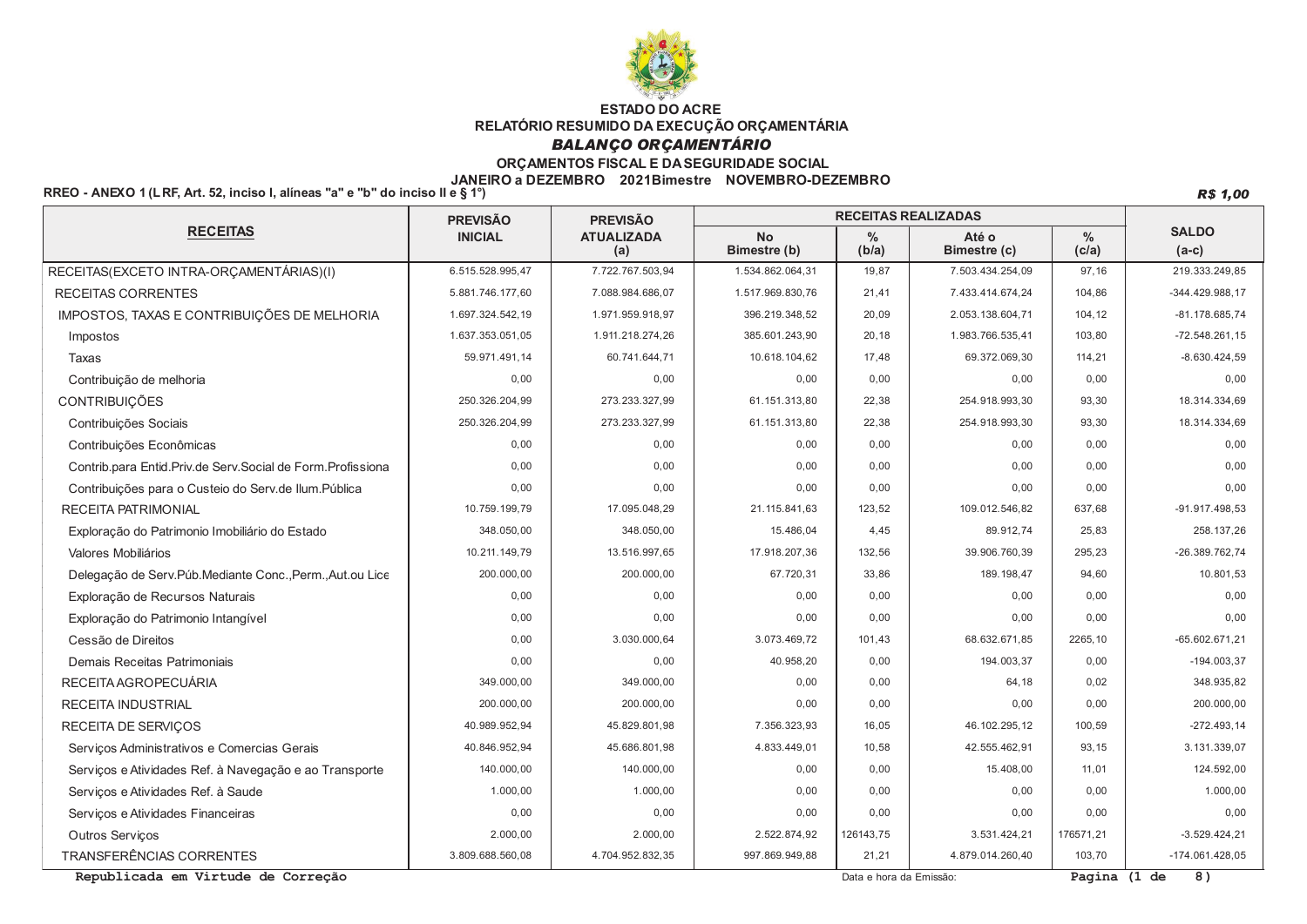

## **BALANÇO ORÇAMENTÁRIO**

## ORÇAMENTOS FISCAL E DA SEGURIDADE SOCIAL

#### JANEIRO a DEZEMBRO 2021Bimestre NOVEMBRO-DEZEMBRO

RREO - ANEXO 1 (LRF, Art. 52, inciso I, alíneas "a" e "b" do inciso II e § 1°)

**R\$ 1,00** 

|                                                           | <b>PREVISÃO</b>  | <b>PREVISÃO</b>          | <b>RECEITAS REALIZADAS</b> |               |                       |                        |                         |
|-----------------------------------------------------------|------------------|--------------------------|----------------------------|---------------|-----------------------|------------------------|-------------------------|
| <b>RECEITAS</b>                                           | <b>INICIAL</b>   | <b>ATUALIZADA</b><br>(a) | <b>No</b><br>Bimestre (b)  | $\%$<br>(b/a) | Até o<br>Bimestre (c) | $\frac{0}{0}$<br>(c/a) | <b>SALDO</b><br>$(a-c)$ |
| Transferências da União e de suas Entidades               | 3.073.899.284,13 | 3.816.984.950,09         | 831.158.639,28             | 21,78         | 4.013.603.943,60      | 105,15                 | -196.618.993,51         |
| Transferências dos Estados e do Dist. Federal e de suas E | 1.000.000,00     | 1.000.000,00             | 1.131.940,88               | 113,19        | 3.470.550,21          | 347,06                 | $-2.470.550.21$         |
| Transferências dos Municípios e de suas Entidades         | 800.000,00       | 800.000,00               | 532.282,88                 | 66,54         | 1.490.511,64          | 186,31                 | $-690.511,64$           |
| Transferências de Instituições Privadas                   | 51.121.106,49    | 51.266.706,49            | 1.637.762,84               | 3,19          | 30.449.468,51         | 59,39                  | 20.817.237,98           |
| Transferências de Outras Instituições Públicas            | 682.867.169.46   | 834.900.175.77           | 163.254.609.28             | 19,55         | 829.679.279.89        | 99,37                  | 5.220.895.88            |
| Transferências do Exterior                                | 0.00             | 0.00                     | 0.00                       | 0.00          | 23.151.80             | 0,00                   | $-23.151.80$            |
| Transferências de Pessoa Físicas                          | 1.000.00         | 1.000,00                 | 154.714,72                 | 15471,47      | 297.354,75            | 29735,48               | $-296.354.75$           |
| Transferências Provenientes de Depósitos Não Identificad  | 0,00             | 0,00                     | 0,00                       | 0,00          | 0.00                  | 0,00                   | 0,00                    |
| OUTRAS RECEITAS CORRENTES                                 | 72.108.717,61    | 75.364.756,49            | 34.257.053,00              | 45,46         | 91.227.909,71         | 121,05                 | $-15.863.153.22$        |
| Multas Administrativas, Contratuais e Judiciais.          | 11.360.000,00    | 11.860.000,00            | 1.914.892,58               | 16,15         | 12.537.067,57         | 105,71                 | $-677.067,57$           |
| Indenizações, Restituições e Ressarcimentos               | 5.150.767,61     | 7.906.806,49             | 23.195.905,94              | 293,37        | 37.413.209,95         | 473,18                 | $-29.506.403,46$        |
| Bens, Direitos e Valores Incorp. ao Patrimônio Público    | 0,00             | 0,00                     | 0,00                       | 0,00          | 0.00                  | 0,00                   | 0.00                    |
| <b>Demais Receitas Correntes</b>                          | 55.597.950,00    | 55.597.950,00            | 9.146.254,48               | 16,45         | 41.277.632,19         | 74,24                  | 14.320.317,81           |
| <b>RECEITAS DE CAPITAL</b>                                | 633.782.817,87   | 633.782.817,87           | 16.892.233,55              | 2,67          | 70.019.579.85         | 11,05                  | 563.763.238.02          |
| OPERAÇÕES DE CRÉDITO                                      | 378.193.415.59   | 378.193.415.59           | 10.783.383.42              | 2.85          | 34.674.113.15         | 9,17                   | 343.519.302.44          |
| Operações de Crédito - Mercado Interno                    | 134.072.022,67   | 134.072.022,67           | 0.00                       | 0,00          | 1.775.637,23          | 1,32                   | 132.296.385,44          |
| Operações de Crédito - Mercado Externo                    | 244.121.392,92   | 244.121.392,92           | 10.783.383,42              | 4,42          | 32.898.475,92         | 13,48                  | 211.222.917,00          |
| ALIENAÇÃO DE BENS                                         | 0,00             | 0,00                     | 46.998,74                  | 0,00          | 855.060,57            | 0,00                   | $-855.060,57$           |
| Alienação de Bens Móveis                                  | 0,00             | 0,00                     | 14.450,01                  | 0,00          | 667.580,63            | 0,00                   | $-667.580.63$           |
| Alienação de Bens Imóveis                                 | 0,00             | 0,00                     | 32.548,73                  | 0,00          | 187.479,94            | 0,00                   | $-187.479.94$           |
| Alienação de Bens Intangiveis                             | 0,00             | 0,00                     | 0,00                       | 0,00          | 0.00                  | 0,00                   | 0,00                    |
| AMORTIZAÇÕES DE EMPRÉSTIMOS                               | 0,00             | 0,00                     | 21.058,07                  | 0,00          | 184.902,22            | 0,00                   | $-184.902,22$           |
| TRANSFERÊNCIAS DE CAPITAL                                 | 255.589.402,28   | 255.589.402,28           | 6.040.793,32               | 2,36          | 34.305.503,91         | 13,42                  | 221.283.898,37          |
| Transferências da União e de suas Entidades               | 255.589.402,28   | 255.589.402.28           | 6.040.793,32               | 2.36          | 34.305.503,91         | 13,42                  | 221.283.898,37          |
| Transferências dos Estados e do Dist. Federal e de suas E | 0.00             | 0,00                     | 0,00                       | 0.00          | 0.00                  | 0,00                   | 0.00                    |
| Transferências dos Municipios e de suas Entidades         | 0.00             | 0,00                     | 0,00                       | 0.00          | 0,00                  | 0,00                   | 0,00                    |
| Transferências de instituições Privadas                   | 0,00             | 0,00                     | 0,00                       | 0,00          | 0,00                  | 0,00                   | 0,00                    |
| Transferências de Outras Instituições Públicas            | 0,00             | 0,00                     | 0,00                       | 0.00          | 0,00                  | 0,00                   | 0,00                    |

Republicada em Virtude de Correção

Data e hora da Emissão:

Pagina (2 de 8)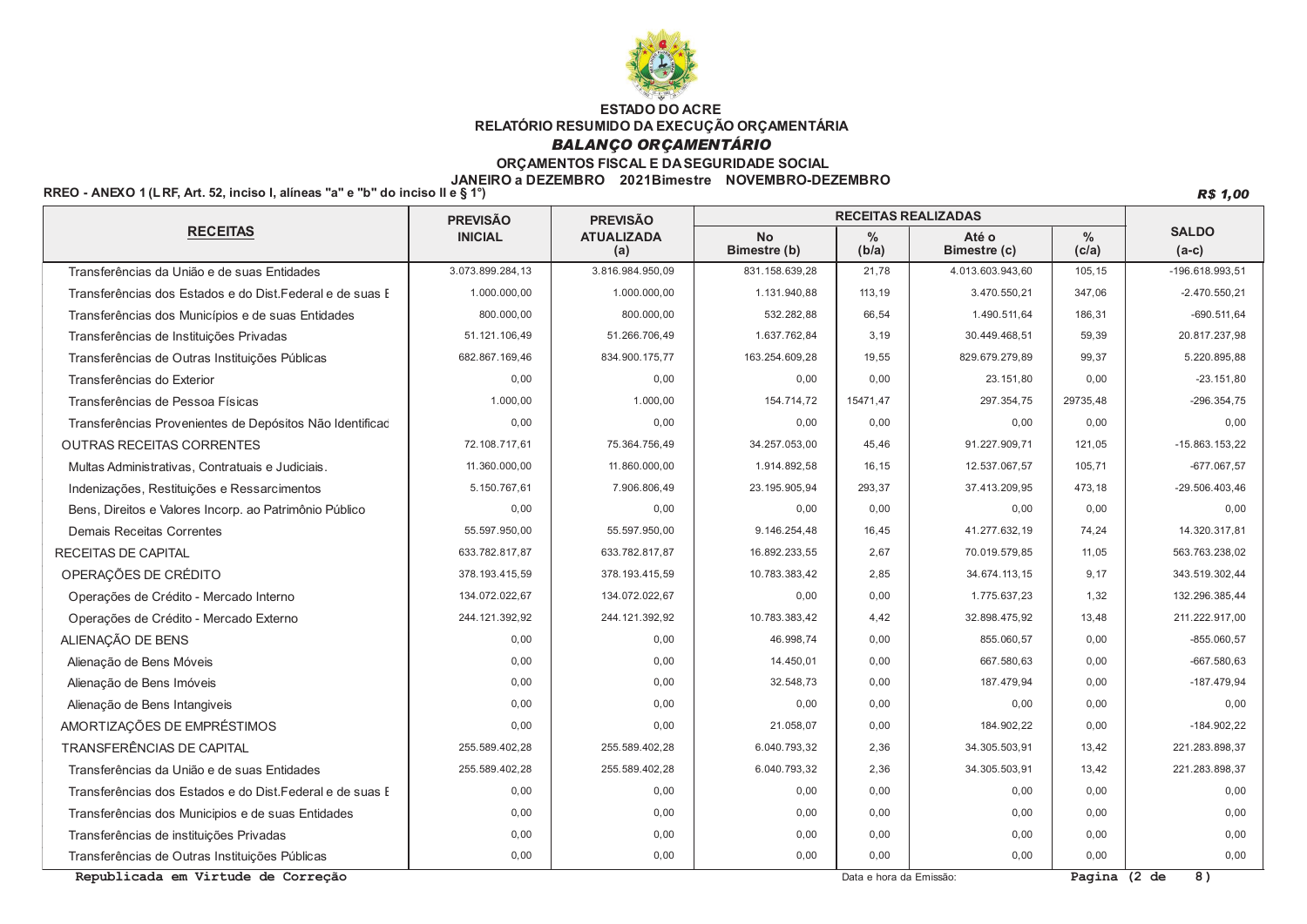

## **BALANÇO ORÇAMENTÁRIO**

### ORÇAMENTOS FISCAL E DA SEGURIDADE SOCIAL

#### JANEIRO a DEZEMBRO 2021Bimestre NOVEMBRO-DEZEMBRO

RREO - ANEXO 1 (LRF, Art. 52, inciso I, alíneas "a" e "b" do inciso II e § 1°)

**R\$ 1,00** 

|                                                          | <b>PREVISÃO</b>          | <b>PREVISÃO</b>          | <b>RECEITAS REALIZADAS</b> |            |                       |               |                         |
|----------------------------------------------------------|--------------------------|--------------------------|----------------------------|------------|-----------------------|---------------|-------------------------|
| <b>RECEITAS</b>                                          | <b>INICIAL</b>           | <b>ATUALIZADA</b><br>(a) | <b>No</b><br>Bimestre (b)  | %<br>(b/a) | Até o<br>Bimestre (c) | $\%$<br>(c/a) | <b>SALDO</b><br>$(a-c)$ |
| Transferências do Exterior                               | 0.00                     | 0,00                     | 0,00                       | 0,00       | 0,00                  | 0,00          | 0,00                    |
| Transferências de Pessoas Físicas                        | 0,00                     | 0,00                     | 0,00                       | 0.00       | 0,00                  | 0,00          | 0,00                    |
| Transferências Provenientes de Depósitos não Identificad | 0.00                     | 0,00                     | 0,00                       | 0.00       | 0,00                  | 0,00          | 0,00                    |
| <b>OUTRAS RECEITAS DE CAPITAL</b>                        | 0.00                     | 0,00                     | 0,00                       | 0.00       | 0,00                  | 0,00          | 0,00                    |
| Integralização do Capital Social                         | 0,00                     | 0,00                     | 0,00                       | 0,00       | 0,00                  | 0,00          | 0,00                    |
| Remuneração das disponibilidades do Tesouro              | 0,00                     | 0,00                     | 0,00                       | 0,00       | 0,00                  | 0,00          | 0,00                    |
| Resgate de Titulos do Tesouro                            | 0,00                     | 0,00                     | 0,00                       | 0,00       | 0,00                  | 0,00          | 0,00                    |
| Demais Receitas de Capital                               | 0,00                     | 0,00                     | 0,00                       | 0,00       | 0,00                  | 0,00          | 0,00                    |
| RECEITAS (INTRA-ORÇAMENTÁRIAS) (II)                      | 259.205.437,03           | 363.714.537,86           | 100.403.820,55             | 27,61      | 426.030.221,81        | 117,13        | $-62.315.683,95$        |
| SUBTOTAL DAS RECEITAS (III)=(I+II)                       | 6.774.734.432,50         | 8.086.482.041,80         | 1.635.265.884,86           | 20,22      | 7.929.464.475,90      | 98,06         | 157.017.565,90          |
| OPERAÇÕES DE CRÉDITO/REFINANCIAMENTO (IV)                | 0,00                     | 0,00                     | 0,00                       | 0,00       | 0,00                  | 0,00          | 0,00                    |
| Operações de Crédito - Mercado Interno                   | 0,00                     | 0,00                     | 0,00                       | 0.00       | 0,00                  | 0,00          | 0,00                    |
| Mobiliária                                               | 0.00                     | 0,00                     | 0,00                       | 0.00       | 0,00                  | 0,00          | 0,00                    |
| Contratual                                               | 0.00                     | 0,00                     | 0.00                       | 0.00       | 0,00                  | 0,00          | 0,00                    |
| Operações de Crédito - Mercado Externo                   | 0.00                     | 0,00                     | 0,00                       | 0.00       | 0,00                  | 0,00          | 0,00                    |
| Mobiliária                                               | 0.00                     | 0.00                     | 0.00                       | 0.00       | 0.00                  | 0.00          | 0.00                    |
| Contratual                                               | 0,00                     | 0,00                     | 0,00                       | 0,00       | 0,00                  | 0,00          | 0,00                    |
| TOTAL DAS RECEITAS $(V) = (III + IV)$                    | 6.774.734.432,50         | 8.086.482.041,80         | 1.635.265.884,86           | 20,22      | 7.929.464.475,90      | 98,06         | 157.017.565,90          |
| DÉFICIT (VI)                                             |                          |                          |                            |            | 0,00                  |               |                         |
| TOTAL COM DÉFICIT (VII) = $(V + VI)$                     | 6.774.734.432.50         | 8.086.482.041,80         | 1.635.265.884.86           | 20.22      | 7.929.464.475,90      | 98,06         | 157.017.565.90          |
| SALDOS DE EXERCÍCIOS ANTERIORES                          | $\overline{\phantom{a}}$ |                          |                            |            | 180.902.866,27        |               |                         |
| Recursos Arrecadados em Exercícios Anteriores - RPPS     |                          |                          |                            |            | 0,00                  |               |                         |
| Superávit Financeiro Utilizado para Créd. Adicionais     | $\overline{\phantom{a}}$ |                          |                            |            | 180.902.866,27        |               |                         |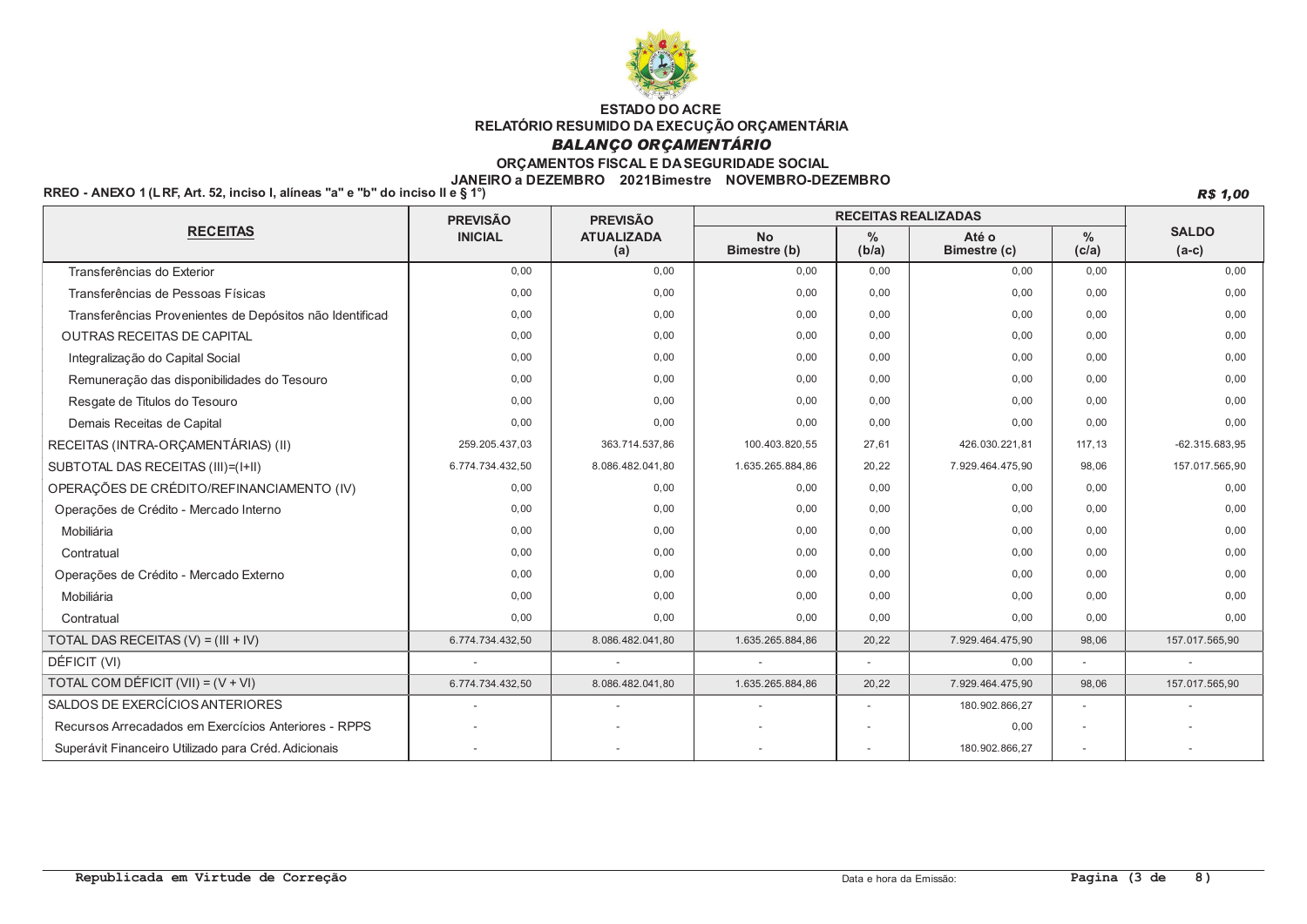

#### **BALANCO OR CAMENTÁRIO**

#### ORCAMENTOS FISCAL E DA SEGURIDADE SOCIAL

#### JANEIRO a DEZEMBRO 2021Bimestre NOVEMBRO-DEZEMBRO

RREO - ANEXO 1 (LRF. Art. 52, inciso L alíneas "a" e "b" do inciso II e  $\overline{8}$  1)

**INSCRITAS EM DESPESAS LIQUIDADAS DESPESAS DESPESAS EMPENHADAS DOTACÃO DOTACÃO RESTOSA** Saldo Saldo **PAGAS ATÉ O DESPESAS ATUALIŽADA INICIAL**  $\overline{N}$ **PAGAR NÃO** Até o  $N<sub>0</sub>$ Até o  $(i)=(e-h)$  $(g)= (e-f)$ BIMESTRE (j) PROCESS.(K)  $(d)$  $(e)$ **Bimestre Bimestreft Bimestre** Bimestre(h) 6.749.004.756.49 8.063.596.746.15 1.798.175.041.02 7.452.807.471.97 610.789.274.18 1.928.713.070.56 7.093.194.287.06 970.402.459.09 7.040.382.776.87 359.613.184.91 DESPESAS (EXCETO INTRA-ORÇAMENTÁRIAS) (VIII) **DESPESAS CORRENTES** 5.686.821.011.93 6.921.365.950.73 1.654.268.435.41 6.668.881.102.82 .696.331.620.29 6.399.818.717.0 252.484.847.91 521.547.233.73 6.360.717.227.18 269.062.385.82 3.714.009.953.62 4.263.814.784.64 1.139.806.881.37 4.228.616.355.63 35.198.429.01 1.118.477.512.89 4.203.160.690.48 60.654.094.16 4.202.992.318.82 25 455 665 15 PESSOAL E ENCARGOS SOCIAIS JUROS E ENCARGOS DA DÍVIDA 171.570.480.00 130.258.736.11 20.947.630.91 130.254.723.25 20.947.630.91 130.254.723.25 130.254.723.25 4.012.86 4.012.86  $0.00$ 801 240 578 31 2.527 292 429 98 493.513.923.13 2.310.010.023.94 217.282.406.04 556.906.476.49 2.066.403.303.27 460.889.126.71 2.027.470.185.11 243.606.720.67 OUTRAS DESPESAS CORRENTES Transferências a Municípios 383.202.381.15 464.642.224.38 85.430.203.78 463.864.056.53 778.167.85 85.430.203.78 463.864.056.53 778.167,85 463.864.056.53  $0.00$ Demais Despesas Correntes 1.418.038.197.16 2.062.650.205.60 408.083.719.35 1.846.145.967.41 216.504.238.19 471.476.272.711.602.539.246.74 460.110.958.86 1.563.606.128.58 243.606.720.67 232 381.450.27 DESPESAS DE CAPITAL 1.057.883.744.56 1.142.230.795.42 143.906.605.61 783.926.369.15 358.304.426.27 693.375.570.06 448.855.225.36 679.665.549.69 90.550.799.09 **INVESTIMENTOS** 735.567.142.32 794.384.639.15 53.763.207.60 436.085.113.46 358.299.525.69 142.222.823.58 345.534.314.37 448.850.324.78 331.825.536.95 90.550.799.09 **INVERSÕES FINANCEIRAS** 100,000.00 2.247.519.62 714.217.58 2.247.519.62  $0.00$ 714.217.58 2.247.519.62  $0.00$ 2.247.519.62  $0.00$ AMORTIZAÇÃO DA DÍVIDA 322.216.602.24 345.598.636.65 89.429.180.43 345.593.736.07 4.900.58 89.444.409.11 345.593.736.07 4.900.58 345.592.493.12  $0,00$ RESERVA DE CONTINGÊNCIA 4.300.000.00  $0.00$  $0.00$  $0.00$  $0.00$  $0.00$  $0.00$  $0.00$  $0.00$  $0.00$ DESPESAS (INTRA-ORCAMENTÁRIAS) (IX) 259.205.437.03 437.263.922.94 100.244.191.61 425.253.486.78 12.010.436.16 101.385.630.98 424.384.012.47 12.879.910.47 423.906.539.59 869.474.31 SUBTOTAL DAS DESPESAS  $(X) = (VIII + IX)$ 898 419 232 63 360 482 659 22 7 008 210 193 52 8.500.860.669.09 878 060 958 75 622.799.710.34 2.030.098.701.54 7.517.578.299.53 983.282.369.56 7.464.289.316.46 AMORTIZAÇÃO DA DÍV./REFINANCIAMENTO (XI)  $0.00$  $0.00$  $0.00$  $0.00$  $0.00$  $0.00$  $0.00$  $0.00$  $0.00$  $0.00$  $0.00$  $0.00$  $0.00$  $0.00$  $0.00$  $0.00$  $0.00$  $0.00$  $0.00$  $0.00$ Amortização da Dívida Interna Dívida Mobiliária  $0.00$  $0.00$  $0.00$  $0.00$  $0.00$  $0.00$  $0.00$  $0.00$  $0.00$  $0.00$ Dívidas Contratual  $0<sub>0</sub>$  $0.00$  $0<sub>0</sub>$  $0.00$  $0.00$  $0.00$  $0.00$  $0.00$  $0.00$  $0,00$  $0.00$  $0.00$  $0.00$  $0.00$  $0.00$  $0.00$  $0.00$  $0.00$ Amortização da Dívida Externa  $0.00$  $0.00$ Dívida Mobiliária  $0.00$  $0.00$  $0<sub>0</sub>$  $0.00$  $0.00$  $0.00$  $0.00$  $0.00$  $0.00$  $0,00$ Dívidas Contratual  $0.00$  $0.00$  $0.00$  $0.00$  $0.00$  $0.00$  $0.00$  $0.00$  $0.00$  $0.00$ 7.878.060.958,75 TOTAL DAS DESPESAS  $(XII) = (X + XI)$ 7.008.210.193.52 8.500.860.669.09 1.898.419.232.63 622.799.710.34 2.030.098.701.54 7.517.578.299.53 983.282.369.56 7.464.289.316.46 360.482.659.22 SUPERÁVIT (XIII) 51.403.517,15 411 886 176 3 465.175.159.4 TOTAL COM SUPERÁVIT (XIV) = (XII + XIII) 7 008 210 193 52 8 500 860 669 09 1898 419 232 63 929 464 475 90 0.00 2.030.098.701.54 7.929.464.475.90 0.00 7.929 464 475 90 360.482.659.22  $0.00$  $0.00$  $0.00$  $0.00$  $0.00$  $0.00$  $0.00$  $0.00$  $0.00$  $0,00$ RESERVADOS RPPS

 $\overline{8}$ 

**R\$ 1,00** 

Data e hora da Emissão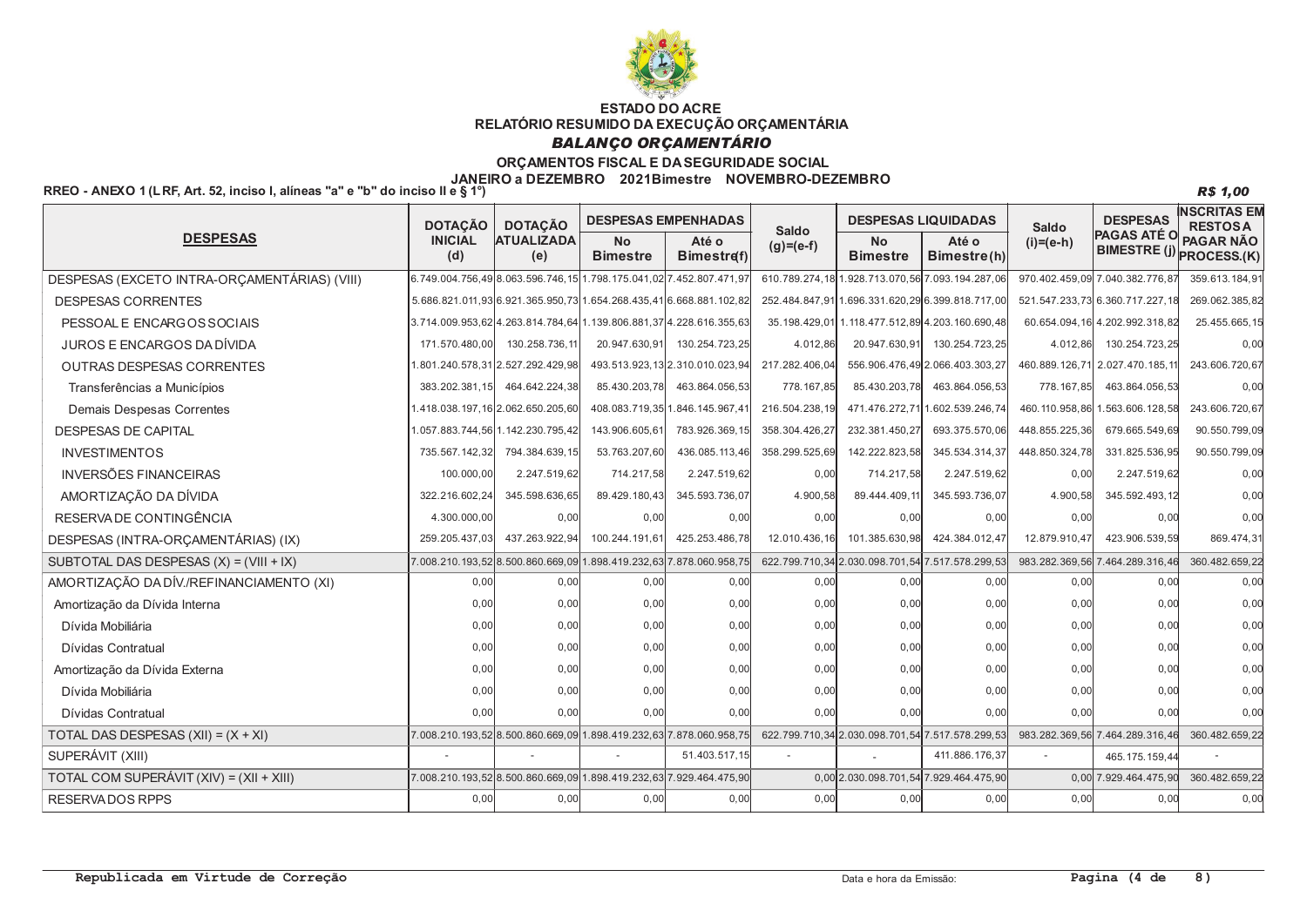

## **BALANÇO ORÇAMENTÁRIO**

### ORÇAMENTOS FISCAL E DA SEGURIDADE SOCIAL

#### JANEIRO a DEZEMBRO 2021Bimestre NOVEMBRO-DEZEMBRO

RREO - ANEXO 1 (LRF, Art. 52, inciso I, alíneas "a" e "b" do inciso II e § 1°)

**R\$ 1,00** 

|                                                              | <b>PREVISÃO</b> | <b>PREVISÃO</b>          | <b>RECEITAS REALIZADAS</b> |                        |                       |                        |                         |
|--------------------------------------------------------------|-----------------|--------------------------|----------------------------|------------------------|-----------------------|------------------------|-------------------------|
| RECEITAS INTRA-ORÇAMENTÁRIAS                                 | <b>INICIAL</b>  | <b>ATUALIZADA</b><br>(a) | <b>No</b><br>Bimestre (b)  | $\frac{0}{0}$<br>(b/a) | Até o<br>Bimestre (c) | $\frac{0}{0}$<br>(c/a) | <b>SALDO</b><br>$(a-c)$ |
| RECEITAS (INTRA-ORÇAMENTARIAS)(II)                           | 259.205.437.03  | 363.714.537,86           | 100.403.820,55             | 27,61                  | 426.030.221,81        | 117,13                 | $-62.315.683.95$        |
| <b>RECEITAS CORRENTES</b>                                    | 259.205.437.03  | 363.714.537.86           | 100.403.820.55             | 27.61                  | 426.030.221.81        | 117,13                 | $-62.315.683.95$        |
| IMPOSTOS, TAXAS E CONTRIBUIÇÕES DE MELHORIA                  | 0.00            | 0,00                     | 0,00                       | 0.00                   | 162.120,59            | 0,00                   | $-162.120,59$           |
| Impostos                                                     | 0.00            | 0.00                     | 0,00                       | 0.00                   | 0.00                  | 0,00                   | 0.00                    |
| Taxas                                                        | 0.00            | 0.00                     | 0.00                       | 0.00                   | 162.120.59            | 0,00                   | $-162.120.59$           |
| Contribuições de Melhoria                                    | 0.00            | 0.00                     | 0,00                       | 0.00                   | 0.00                  | 0,00                   | 0.00                    |
| <b>CONTRIBUIÇÕES</b>                                         | 193.453.505,60  | 198.269.697,60           | 52.996.590,14              | 26.73                  | 240.079.318.26        | 121,09                 | -41.809.620,66          |
| Contribuições Sociais                                        | 193.453.505.60  | 198.269.697.60           | 52.996.590.14              | 26.73                  | 240.079.318.26        | 121,09                 | -41.809.620,66          |
| Contribuições Econômicas                                     | 0.00            | 0.00                     | 0,00                       | 0.00                   | 0.00                  | 0,00                   | 0.00                    |
| Contribuições para Entid.Priv.de Serv.Social e de Form.Prot  | 0.00            | 0,00                     | 0,00                       | 0.00                   | 0.00                  | 0,00                   | 0.00                    |
| Contribuuições para o Custeio do Serviço de Ilum. Pública    | 0.00            | 0,00                     | 0,00                       | 0.00                   | 0,00                  | 0,00                   | 0.00                    |
| <b>RECEITA PATRIMONIAL</b>                                   | 0.00            | 0,00                     | 0,00                       | 0.00                   | 0,00                  | 0,00                   | 0,00                    |
| Exploração do Patrimônio Imobiliario do Estado               | 0.00            | 0,00                     | 0,00                       | 0.00                   | 0,00                  | 0,00                   | 0.00                    |
| Valores Mobiliários                                          | 0.00            | 0,00                     | 0,00                       | 0.00                   | 0,00                  | 0,00                   | 0,00                    |
| Delegação de Serv. Púb. Mediante Conc., Perm., Autor. ou Lic | 0.00            | 0.00                     | 0.00                       | 0.00                   | 0.00                  | 0,00                   | 0.00                    |
| Exploração de Recursos Naturais                              | 0.00            | 0,00                     | 0,00                       | 0.00                   | 0.00                  | 0,00                   | 0,00                    |
| Exploração do Patrimônio Intangível                          | 0,00            | 0,00                     | 0,00                       | 0.00                   | 0,00                  | 0,00                   | 0,00                    |
| Cessão de Direitos                                           | 0.00            | 0,00                     | 0,00                       | 0.00                   | 0,00                  | 0,00                   | 0,00                    |
| Demais Receitas Patrimoniais                                 | 0.00            | 0.00                     | 0.00                       | 0.00                   | 0,00                  | 0.00                   | 0.00                    |
| RECEITA AGROPECUARIA                                         | 0.00            | 0.00                     | 0,00                       | 0.00                   | 0.00                  | 0,00                   | 0.00                    |
| <b>RECEITA INDUSTRIAL</b>                                    | 0.00            | 0.00                     | 0,00                       | 0.00                   | 0.00                  | 0,00                   | 0.00                    |
| <b>RECEITA DE SERVICOS</b>                                   | 56.287.929.23   | 56.287.929.23            | 11.938.404,00              | 21.21                  | 62.277.092,97         | 110,64                 | $-5.989.163,74$         |
| Servicos Administrativos e Comerciais Gerais                 | 0.00            | 0.00                     | 0,00                       | 0.00                   | 0.00                  | 0,00                   | 0.00                    |
| Serviços e Atividades Ref. à Navegação e ao Transporte       | 0.00            | 0,00                     | 0,00                       | 0,00                   | 0.00                  | 0,00                   | 0.00                    |
| Serviços e Atividades Ref. á Saúde                           | 42.974.687,91   | 42.974.687,91            | 8.312.206,10               | 19,34                  | 46.542.550,58         | 108,30                 | $-3.567.862,67$         |
| Serviços e Atividades Financeiras                            | 0,00            | 0,00                     | 0,00                       | 0,00                   | 0,00                  | 0,00                   | 0.00                    |
| <b>Outros Servicos</b>                                       | 13.313.241,32   | 13.313.241,32            | 3.626.197,90               | 27,24                  | 15.734.542,39         | 118,19                 | $-2.421.301.07$         |
| <b>TRANSFERÊNCIAS CORRENTES</b>                              | 0,00            | 0,00                     | 0,00                       | 0,00                   | 452.654,62            | 0,00                   | $-452.654,62$           |

Republicada em Virtude de Correção

Data e hora da Emissão:

Pagina  $(5 de 8)$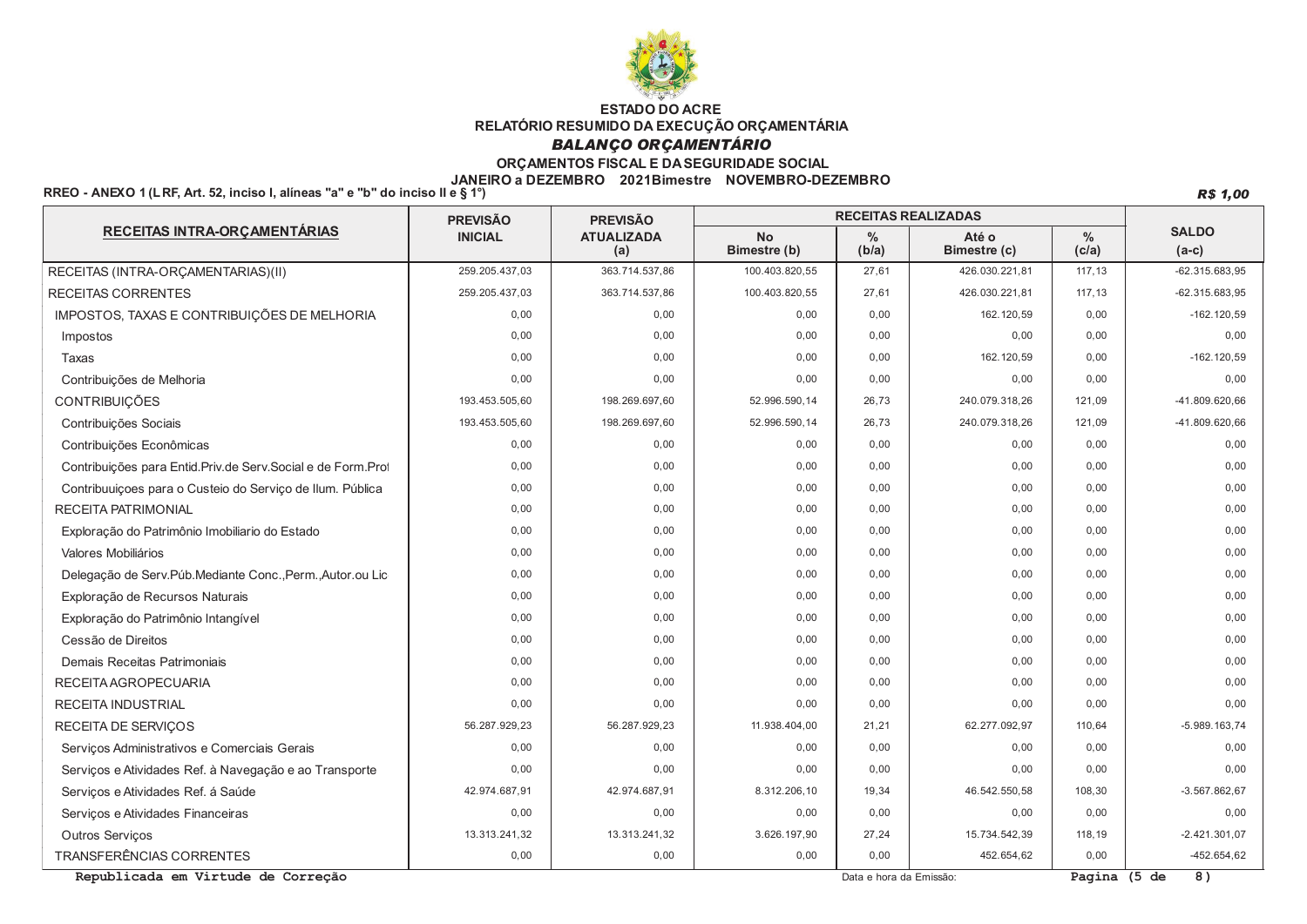

## **BALANÇO ORÇAMENTÁRIO**

### ORÇAMENTOS FISCAL E DA SEGURIDADE SOCIAL

## JANEIRO a DEZEMBRO 2021Bimestre NOVEMBRO-DEZEMBRO<br>RREO - ANEXO 1 (LRF, Art. 52, inciso I, alíneas "a" e "b" do inciso II e § 1°)

**R\$ 1,00** 

|                                                             | <b>PREVISÃO</b> | <b>PREVISÃO</b>          | <b>RECEITAS REALIZADAS</b> |               |                       |               |                         |
|-------------------------------------------------------------|-----------------|--------------------------|----------------------------|---------------|-----------------------|---------------|-------------------------|
| RECEITAS INTRA-ORÇAMENTÁRIAS                                | <b>INICIAL</b>  | <b>ATUALIZADA</b><br>(a) |                            | $\%$<br>(b/a) | Até o<br>Bimestre (c) | $\%$<br>(c/a) | <b>SALDO</b><br>$(a-c)$ |
| Transferências da União e de suas Entidades                 | 0.00            | 0,00                     | 0,00                       | 0,00          | 0.00                  | 0,00          | 0,00                    |
| Transferências dos Estados e do Dist. Federal e de suas E   | 0,00            | 0,00                     | 0,00                       | 0,00          | 452.654,62            | 0,00          | $-452.654, 62$          |
| Transferências dos Municipios e de suas Entidades           | 0,00            | 0,00                     | 0,00                       | 0.00          | 0.00                  | 0,00          | 0,00                    |
| Transferência de Instituições Privadas                      | 0,00            | 0,00                     | 0,00                       | 0,00          | 0,00                  | 0,00          | 0,00                    |
| Transferência de Outras Instituições Públicas               | 0,00            | 0,00                     | 0,00                       | 0,00          | 0,00                  | 0,00          | 0,00                    |
| Tranferências do Exterior                                   | 0.00            | 0,00                     | 0,00                       | 0.00          | 0,00                  | 0,00          | 0.00                    |
| Transferencia de pessoas Físicas                            | 0,00            | 0,00                     | 0,00                       | 0,00          | 0,00                  | 0,00          | 0.00                    |
| Transferências Provenientes de Depósitos Não Identificado   | 0,00            | 0.00                     | 0.00                       | 0.00          | 0.00                  | 0,00          | 0.00                    |
| <b>OUTRAS RECEITAS CORRENTES</b>                            | 9.464.002.20    | 109.156.911.03           | 35.468.826.41              | 32.49         | 123.059.035.37        | 112,74        | $-13.902.124.34$        |
| Multas Administrativas, Contratuais e Judiciais             | 0,00            | 0,00                     | 0,00                       | 0,00          | 0,00                  | 0,00          | 0,00                    |
| Indenizações, Restituições e Ressarcimentos                 | 0,00            | 98.991.314,70            | 32.247.902,94              | 32,58         | 109.037.299,56        | 110,15        | $-10.045.984,86$        |
| Bens, Direitos e Valores Incorporados ao Patrimônio Público | 0,00            | 0,00                     | 0,00                       | 0,00          | 0,00                  | 0,00          | 0.00                    |
| Demais Receitas Correntes                                   | 9.464.002.20    | 10.165.596,33            | 3.220.923,47               | 31.68         | 14.021.735,81         | 137,93        | $-3.856.139.48$         |
| <b>RECEITA DE CAPITAL</b>                                   | 0.00            | 0,00                     | 0,00                       | 0.00          | 0,00                  | 0,00          | 0.00                    |
| OPERAÇÃO DE CREDITO                                         | 0.00            | 0.00                     | 0.00                       | 0.00          | 0.00                  | 0,00          | 0.00                    |
| Operações de Crédito-Mercado Interno                        | 0,00            | 0,00                     | 0,00                       | 0,00          | 0,00                  | 0,00          | 0,00                    |
| Operações de Crédito-Mercado Externo                        | 0,00            | 0,00                     | 0,00                       | 0.00          | 0,00                  | 0,00          | 0,00                    |
| ALIENAÇÃO DE BENS                                           | 0,00            | 0,00                     | 0,00                       | 0.00          | 0,00                  | 0,00          | 0.00                    |
| Alienação de Bens Móveis                                    | 0,00            | 0,00                     | 0,00                       | 0.00          | 0,00                  | 0,00          | 0.00                    |
| Alienação de Bens IMóveis                                   | 0,00            | 0,00                     | 0,00                       | 0.00          | 0,00                  | 0,00          | 0.00                    |
| Alienação de Bens Intangíveis                               | 0,00            | 0,00                     | 0,00                       | 0,00          | 0,00                  | 0,00          | 0,00                    |
| AMORTIZAÇÕES DE EMPRESTIMOS                                 | 0,00            | 0,00                     | 0,00                       | 0.00          | 0,00                  | 0,00          | 0,00                    |
| <b>TRANSFERENCIAS DE CAPITAL</b>                            | 0,00            | 0,00                     | 0,00                       | 0,00          | 0,00                  | 0,00          | 0,00                    |
| Transferências da União e de suas Entidades                 | 0,00            | 0,00                     | 0,00                       | 0.00          | 0,00                  | 0,00          | 0,00                    |
| Transferências dos Estados e do Dist. Federal e de suas E   | 0,00            | 0,00                     | 0,00                       | 0.00          | 0,00                  | 0,00          | 0.00                    |
| Transferências dos Municipios e de suas Entidades           | 0.00            | 0,00                     | 0,00                       | 0.00          | 0,00                  | 0,00          | 0.00                    |
| Transferências de Instituições Privadas                     | 0,00            | 0,00                     | 0,00                       | 0,00          | 0,00                  | 0,00          | 0,00                    |
| Transferências de Outras Instituições Públicas              | 0,00            | 0,00                     | 0,00                       | 0,00          | 0,00                  | 0,00          | 0,00                    |

Republicada em Virtude de Correção

Data e hora da Emissão:

Pagina (6 de 8)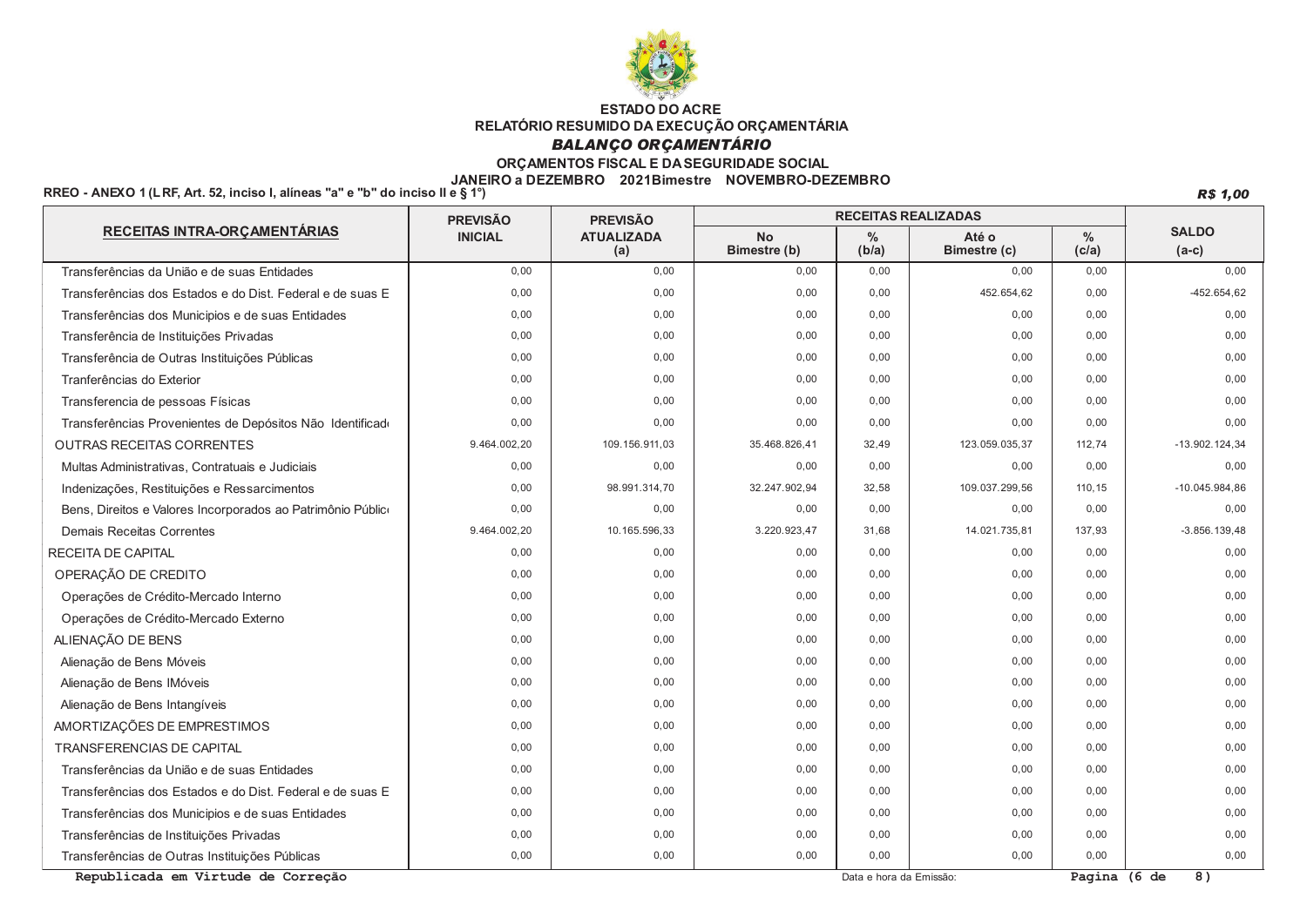

#### **BALANÇO ORÇAMENTÁRIO**

#### ORÇAMENTOS FISCAL E DA SEGURIDADE SOCIAL

#### JANEIRO a DEZEMBRO 2021Bimestre NOVEMBRO-DEZEMBRO

RREO - ANEXO 1 (LRF. Art. 52. inciso I. alíneas "a" e "b" do inciso II e § 19

R\$ 1,00

|                                                           | <b>PREVISÃO</b>                            | <b>PREVISÃO</b> | <b>RECEITAS REALIZADAS</b> |                                                 |      |                        |                         |  |
|-----------------------------------------------------------|--------------------------------------------|-----------------|----------------------------|-------------------------------------------------|------|------------------------|-------------------------|--|
| RECEITAS INTRA-ORÇAMENTÁRIAS                              | <b>INICIAL</b><br><b>ATUALIZADA</b><br>(a) |                 | <b>No</b><br>Bimestre (b)  | $\frac{9}{6}$<br>Até o<br>(b/a)<br>Bimestre (c) |      | $\frac{9}{6}$<br>(c/a) | <b>SALDO</b><br>$(a-c)$ |  |
| Transferências do Exterior                                | 0.00                                       | 0.00            | 0.00                       | 0.00                                            | 0.00 | 0.00                   | 0.00                    |  |
| Transferências de Pessoas Físicas                         | 0.00                                       | 0,00            | 0.00                       | 0.00                                            | 0,00 | 0,00                   | 0.00                    |  |
| Transferências Provenientes de Depósitos Não Identificado | 0.00                                       | 0.00            | 0.00                       | 0.00                                            | 0,00 | 0.00                   | 0.00                    |  |
| <b>OUTRAS RECEITAS DE CAPITAL</b>                         | 0.00                                       | 0,00            | 0.00                       | 0.00                                            | 0,00 | 0,00                   | 0.00                    |  |
| Integralização do Capital Social                          | 0.00                                       | 0.00            | 0.00                       | 0.00                                            | 0,00 | 0.00                   | 0.00                    |  |
| Remuneração das Disponibilidades do Tesouro               | 0.00                                       | 0.00            | 0.00                       | 0.00                                            | 0,00 | 0,00                   | 0.00                    |  |
| Resgate de Títulos do Tesouro                             | 0.00                                       | 0.00            | 0.00                       | 0.00                                            | 0,00 | 0.00                   | 0.00                    |  |
| Demais Receitas de Capital                                | 0,00                                       | 0,00            | 0,00                       | 0,00                                            | 0,00 | 0,00                   | 0,00                    |  |

|                                     | <b>DESPESAS EMPENHADAS</b><br><b>DOTACÃO</b><br><b>DOTAÇÃO</b> |                          | <b>Saldo</b>                 | <b>DESPESAS LIQUIDADAS</b> |               |                              | <b>DESPESAS</b>      | INSCRITAS EM<br><b>RESTOSA</b> |                                                       |                  |
|-------------------------------------|----------------------------------------------------------------|--------------------------|------------------------------|----------------------------|---------------|------------------------------|----------------------|--------------------------------|-------------------------------------------------------|------------------|
| <b>DESPESAS INTRA-ORCAMENTÁRIAS</b> | <b>INICIAL</b><br>(d)                                          | <b>ATUALIZADA</b><br>(e) | <b>No</b><br><b>Bimestre</b> | Até o<br>Bimestref)        | $(g)=(e-f)$   | <b>No</b><br><b>Bimestre</b> | Até o<br>Bimestre(h) | <b>Saldo</b><br>$(i)=(e-h)$    | <b>PAGAS ATE O</b><br><b>BIMESTRE (J)</b> PROCESS.(K) | <b>PAGAR NÃO</b> |
| DESPESAS (INTRA-ORCAMENTARIAS)(IX)  | 259.205.437,03                                                 | 437.263.922.94           | 100.244.191.61               | 425.253.486,78             | 12.010.436,16 | 101.385.630,98               | 424.384.012,47       | 12.879.910,47                  | 423.906.539,59                                        | 869.474,31       |
| <b>DESPESAS CORRENTES</b>           | 259.205.437,03                                                 | 425.774.193,31           | 89.460.808,19                | 413.783.757,15             | 11.990.436,16 | 90.602.247,56                | 412.914.282,84       | 12.859.910,47                  | 412.436.809,96                                        | 869.474,31       |
| PESSOAL E ENCARGOS SO CIAIS         | 142.269.316,28                                                 | 250.086.055,56           | 59.913.683,91                | 241.031.026,53             | 9.055.029.03  | 59.936.354,38                | 241.031.026,53       | 9.055.029.03                   | 241.031.026,53                                        | 0,00             |
| JUROS E ENCARGOS DA DÍVIDA          | 0,00                                                           | 0,00                     | 0,00                         | 0,00                       | 0,00          | 0,00                         | 0,00                 | 0.00                           | 0,00                                                  | 0,00             |
| <b>OUTRAS DESPESAS CORRENTES</b>    | 116.936.120,75                                                 | 175.688.137,75           | 29.547.124,28                | 172.752.730,62             | 2.935.407,13  | 30.665.893,18                | 171.883.256,31       | 3.804.881,44                   | 171.405.783,43                                        | 869.474,31       |
| <b>DESPESAS DE CAPITAL</b>          | 0,00                                                           | 11.489.729.63            | 10.783.383.42                | 11.469.729.63              | 20.000,00     | 10.783.383,42                | 11.469.729.63        | 20.000,00                      | 11.469.729,63                                         | 0,00             |
| <b>INVESTIMENTOS</b>                | 0,00                                                           | 11.489.729,63            | 10.783.383,42                | 11.469.729.63              | 20.000,00     | 10.783.383,42                | 11.469.729.63        | 20.000,00                      | 11.469.729.63                                         | 0,00             |
| <b>INVERSÕES FINANCEIRAS</b>        | 0,00                                                           | 0,00                     | 0,00                         | 0,00                       | 0,00          | 0,00                         | 0,00                 | 0,00                           | 0,00                                                  | 0,00             |
| AMORTIZAÇÃO DA DÍVIDA               | 0,00                                                           | 0,00                     | 0,00                         | 0,00                       | 0,00          | 0,00                         | 0,00                 | 0,00                           | 0,00                                                  | 0,00             |
| RESERVADE CONTINGENCIA              | 0,00                                                           | 0,00                     | 0,00                         | 0,00                       | 0,00          | 0,00                         | 0,00                 | 0,00                           | 0,00                                                  | 0,00             |

FONTE: Sistema de Administração Orçamentária, Financeira e Contábil, Unidade Responsável: Diretoria da Contabilidade Geral do Estado.

1() deficit será apuradopela diferênça entre recita realizada e a despesa liquidada nos cinco primeiros bimestres e a despesa empenhada no último bimestre.

2 Essa linha será apresentada somente no Demonstrativo aplicado nos Estados.

**NOTA:** 

Republicada em Virtude de Correção

Data e hora da Emissão: